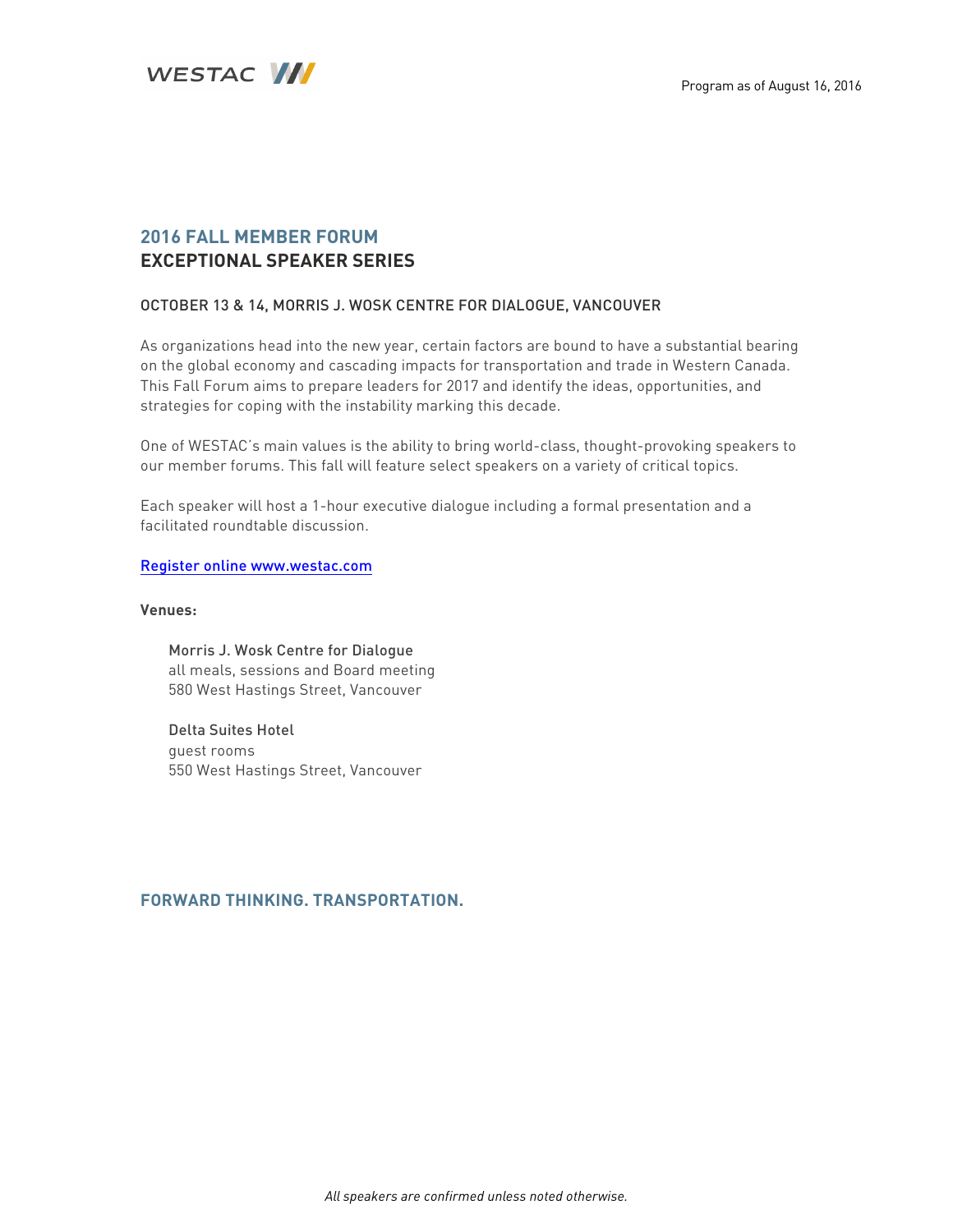

# **THURSDAY** October 13, 2016

#### 8:00 am **Welcome and Introductions**

#### **Oksana Exell,** President & CEO, WESTAC

#### 8:15 am **Breakfast with Speaker**

## **FUTURE OF THE GLOBAL ECONOMIC ORDER GIVEN RISING POPULISM AND DISCONTENT WITH GLOBALIZATION**

#### Topics:

- § Groundbreaking paper for the Brooking Institute: *"Five Known Unknowns about the Next Generation Global Political Economy"*
- § Commentary and insight on American politics

**Dr. Daniel W. Drezner,** Professor of International Politics, Fletcher School of Law & Diplomacy, Tufts University and Nonresident Senior Fellow, Brookings Institute

*Q&A discussion*

#### 9:45 am **GLOBAL & CANADIAN ECONOMIC OUTLOOKS**

#### Topics:

- § Canada's economic outlook, the business climate and risks over the next 12 to 36 months
- Insights and issues related to commodities and international trade opportunities

**Craig Alexander,** Senior Vice President & Chief Economist, Conference Board of Canada

*Facilitated roundtable discussion* 

| $10:45$ am         | Break                                                                                         |
|--------------------|-----------------------------------------------------------------------------------------------|
| $11:15 \text{ am}$ | <b>CHINA - UNDERSTANDING ONE OF THE MOST FASCINATING STORIES IN THE WORLD</b><br><b>TODAY</b> |

#### Topics:

- Understanding the impacts of China's slowing growth
- § What should multinational companies expect from China's Silk Road Economic Belt and 21st Century Maritime Silk Road?
- § Understanding the business implications of the 13th Five-year Plan
- § Credit where credit is due -- China's emerging social credit scoring system and affect on consumer behavior
- Potential evolutions of the China business environment
- § Xi Jinping Presidency reforms, corruption, foreign policy

#### **Dr. Kenneth Dewoskin,** Senior Advisor and Eminence Fellow, Deloitte LLP

*Facilitated roundtable discussion* 

12:45 pm **Buffet Lunch**